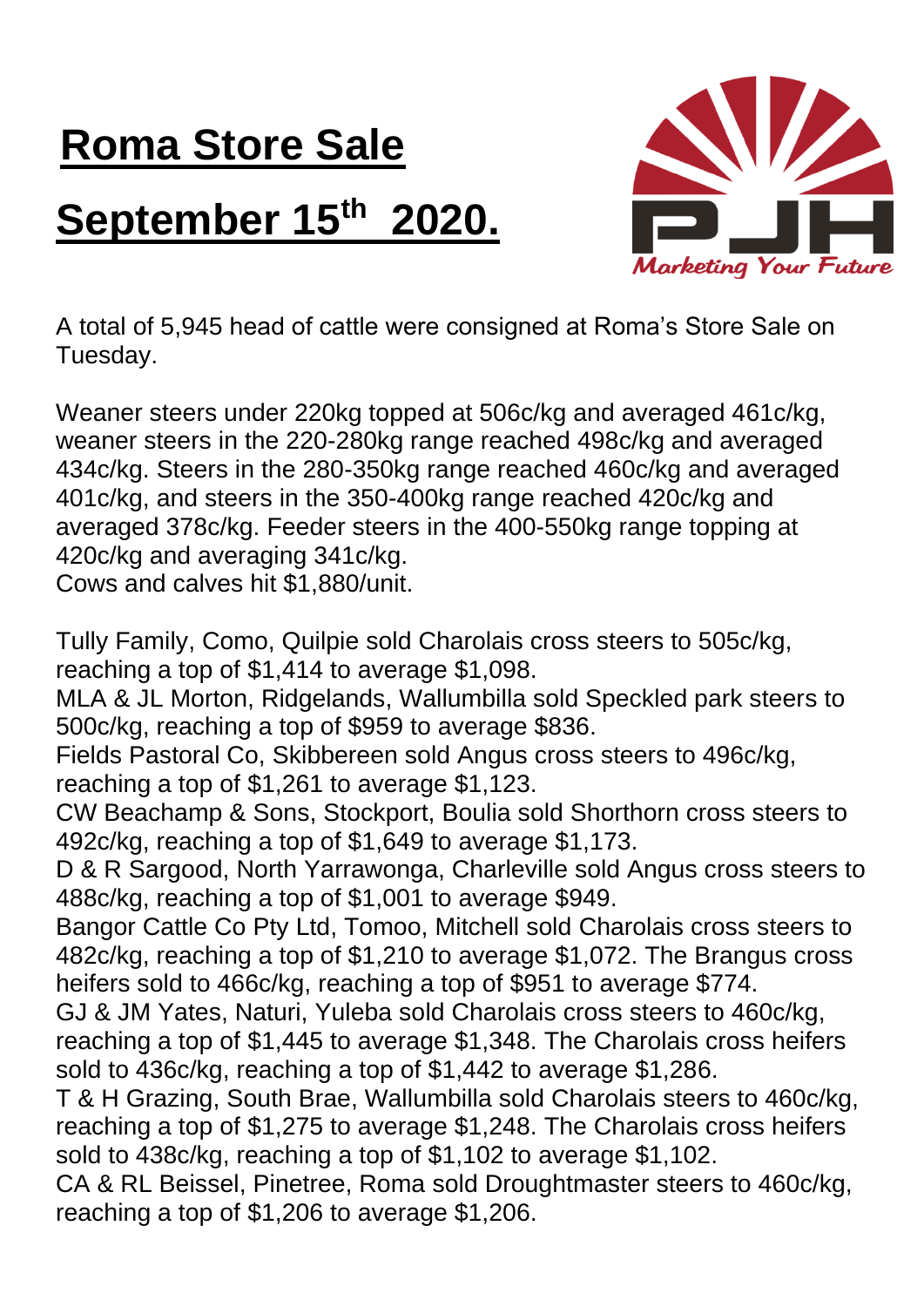J & D Brand, Glen Olive, Roma sold Charolais steers to 460c/kg, reaching a top of \$1,114 to average \$969.

Riverglen Pastoral Co, Riverglen, Glenmorgan sold Angus cross steers to 452c/kg, reaching a top of \$893 to average \$893. The Angus cross heifers sold to 444c/kg, reaching a top of \$913 to average \$913. Heslin Contracting & DJ, Hilton Park, Julia Creek sold Droughtmaster cross steers to 436c/kg, reaching a top of \$1,621 to average \$1,254. Raceview Past Co, Raceview, Charleville sold Santa cross steers to 434c/kg, reaching a top of \$1,811 to average \$1,347.

BM & ND Bauer, Arlington, Augathella sold Simmental steers to 416c/kg, reaching a top of \$1,252 to average \$1,252. The Charolais cross heifers sold to 434c/kg, reaching a top of \$1,346 to average \$1,182.

AR Roberts, Tantatton, Wallumbilla sold Blonde D aquatine cross steers to 342c/kg, reaching a top of \$2,011 to average \$1,934.

Heifers under 220kg topped at 466c/kg and averaged 385c/kg, while heifers in the 220-280kg range topped at 450c/kg and averaged 393c/kg. Heifers in the 280-350kg range topped at 444c/kg, averaging 389c/kg. Heifers in the 350-450kg range topped at 493c/kg, averaging 377c/kg.

Schmidt Grazing Industries, Cairns, Charleville sold Hereford cross heifers to 464c/kg, reaching a top of \$1,114 to average \$996. RH & RJ West, Roleen, Wallumbilla sold Hereford cross heifers to 444c/kg, reaching a top of \$1,366 to average \$1,179. Torres Park Grazing, Cherry Hills, Injune sold Santa heifers to 440c/kg, reaching a top of \$1,524 to average \$1,456. JA & MM Kerr, Giberoo Station, Quilpie sold Angus cross heifers to

422c/kg, reaching a top of \$1,629 to average \$1,571.

Cows in the 300-400kg range reached 268c/kg and averaged 216c/kg, while cows in the 400kg-500kg range reached 296c/kg and averaged 251c/kg. Cows over 500kg topped at 296c/kg, averaging 266c/kg.

Castles & Paynter, Gundoo, Charleville sold Charolais cross mickey bulls to 486c/kg, reaching a top of \$1,576 to average \$1,097.